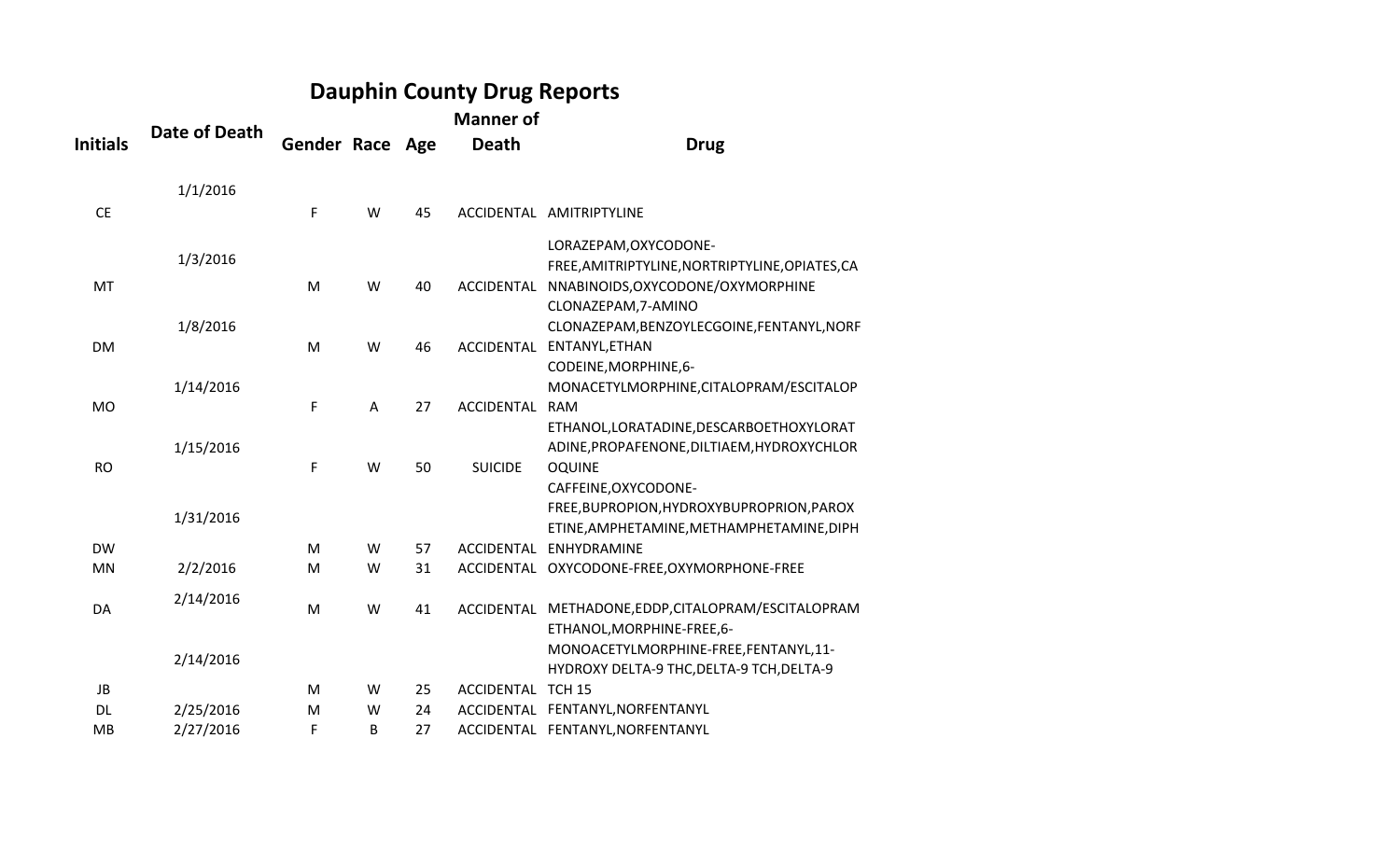|           |           |           |   |    |                     | ETHANOL, ETHLECGONINE, LEVAMISOLE, CAFFEINE,       |
|-----------|-----------|-----------|---|----|---------------------|----------------------------------------------------|
|           |           |           |   |    |                     | METHAMPHETAMINE, ALPRAZOLAM, COCAINE, CO           |
|           | 3/1/2016  |           |   |    |                     | CAETHYLENE, BENZOYLECGONINE, CODEINE-              |
|           |           |           |   |    |                     | FREE, MORPHINE-FREE, 6-                            |
| <b>MR</b> |           | F         | W | 45 |                     | ACCIDENTAL MONOACETYLMORPHINE-FREE                 |
| WD        | 3/7/2016  | M         | В | 42 |                     | ACCIDENTAL ETHANOL, DELTA CARBOXY THC              |
| <b>ED</b> | 3/11/2016 | M         | W | 59 |                     | ACCIDENTAL ALPRAZOLAM, MORPHINE-FEE                |
|           |           |           |   |    |                     | NOROXYCODONE, CAFFEINE, ACETAMINOPHEN, DI          |
|           | 3/11/2016 |           |   |    |                     | AZEPAM, NORDIAZEPAM, OXAZEPAM, TEMAZEPAM           |
|           |           |           |   |    |                     | , OXYCODONE-FREE, OXYMORPHONE-                     |
| LF        |           | F         | В | 47 |                     | ACCIDENTAL FREE, GABAPENTIN                        |
|           |           |           |   |    |                     | ETHANOL, BLOOD ALCOHOL                             |
|           |           |           |   |    |                     | CONCENTRATION, COTININE, CAFFEINE, ALPRAZOL        |
|           |           |           |   |    |                     | AM, NORBUPRENORPHINE-FREE, BUPRENORPHINE-          |
|           | 3/12/2016 |           |   |    |                     | FREE, 11 HYDROXY DELTA-9 THC, DELTA-9              |
|           |           |           |   |    |                     | THC, DIPHENHYDRAMINE, ETHANOL-                     |
|           |           |           |   |    |                     | LIVER, ACETAMINOPHEN-LIVER, 11-HYDROXY             |
|           |           |           |   |    |                     | DELTA-9 LIVER, DELTA-9 THC                         |
|           |           |           |   |    |                     | LIVER, BUPRENORPHINE TOTAL-                        |
| <b>CT</b> |           | ${\sf M}$ | W | 43 |                     | ACCIDENTAL LIVER, DIPHEHYDRAMINE-LIVER             |
|           |           |           |   |    |                     | MORPHINE-FREE,6-MONOACETYLMORPHINE-                |
|           | 3/23/2016 |           |   |    |                     | FREE, CITALOPRAM/ESCITALOPRAM, QUETIAPINE,         |
| JT        |           | M         | W | 45 |                     | ACCIDENTAL DELTA-9 THC, MIRTAZEPINE                |
|           |           |           |   |    |                     | COTININE, NICOTINE, CAFFEINE, MORPHINE-            |
|           |           |           |   |    |                     | FREE, FENTANLY, NORFENTANYL, DELTA-9               |
|           | 4/1/2016  |           |   |    |                     | CARBOXY THC, DELTA-9 THC, DEXTRO/LEVO              |
|           |           |           |   |    |                     | METHORPHAN, METHADONE, MORPHINE-                   |
| JS        |           | M         | W | 30 |                     | ACCIDENTAL TOTAL, FENTANYL, DEXTRO/LEVO METHORPHAN |
| AM        | 4/2/2016  | F         | W | 27 |                     | ACCIDENTAL MORPHINE-FREE, PHENCYCLIDINE            |
| PG        | 4/6/2016  | M         | W | 40 | ACCIDENTAL FENTANYL |                                                    |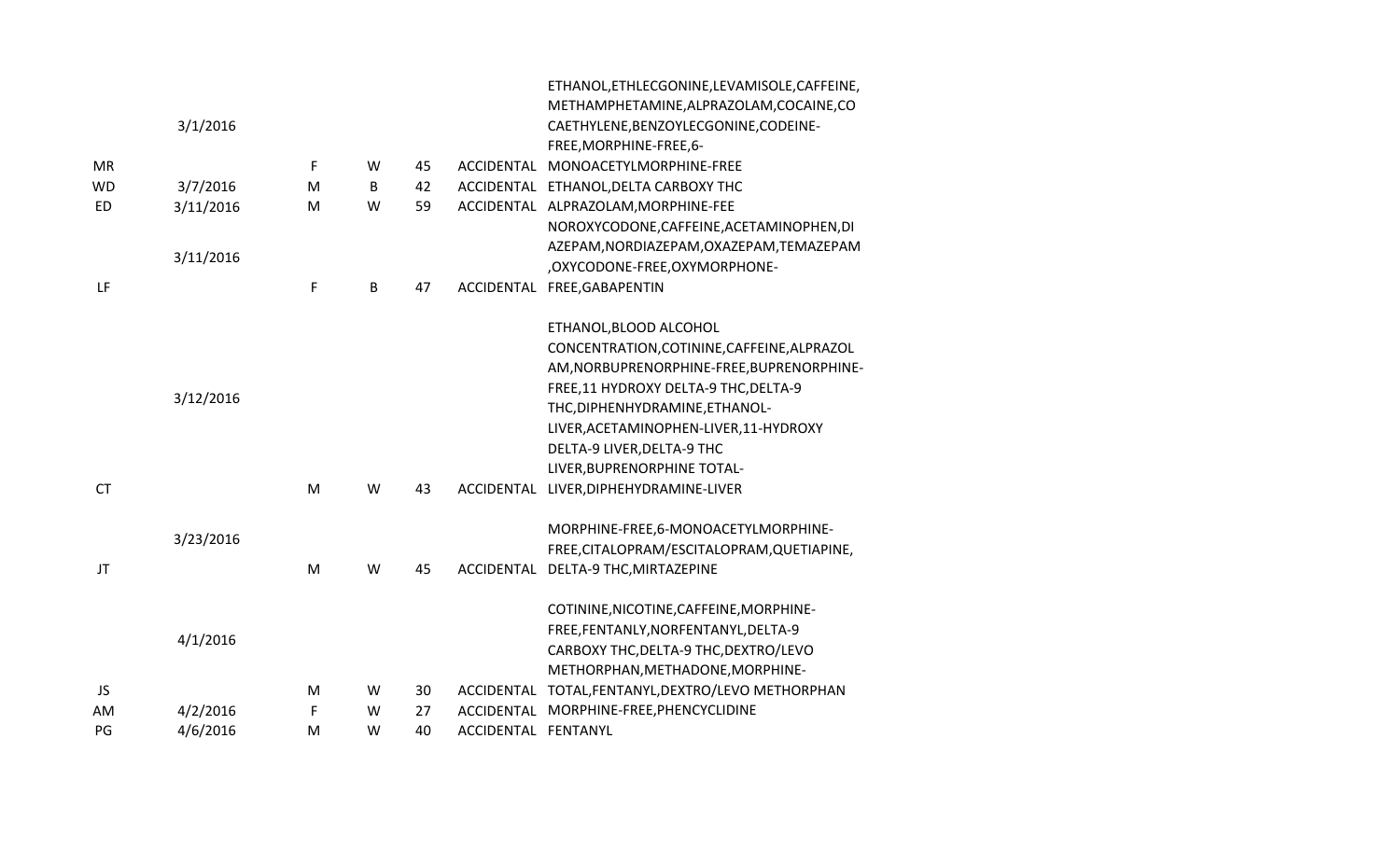|           |           |   |   |    |                | ETHANOL, MORPHINE-FREE, 6-                    |
|-----------|-----------|---|---|----|----------------|-----------------------------------------------|
| <b>NC</b> | 4/8/2016  | F | W | 52 | ACCIDENTAL     | MONACETYLMORPHINE-FREE, FENTANYL              |
| <b>TL</b> | 4/9/2016  | F | W | 46 | ACCIDENTAL     | <b>METHADONE</b>                              |
|           | 4/16/2016 |   |   |    |                | CYCLOBENZAPRINE, HYDROXYZIN, QUETIAPINE, CL   |
| <b>SR</b> |           | F | W | 58 | ACCIDENTAL     | ONAZEPAM, LORAZEPAM                           |
| JK        | 5/11/2016 | M | W | 55 |                | ACCIDENTAL ETHANOL, MORPHINE                  |
|           | 5/13/2016 |   |   |    |                | MORPHINE-FREE,6-MONOACETYLMORPHINE-           |
| CC        |           | M | W | 41 | ACCIDENTAL     | FREE, ETHANOL                                 |
| <b>JM</b> | 5/16/2016 | M | W | 26 |                | ACCIDENTAL MORPHINE-FREE & FENTANYL           |
| JM        | 5/21/2016 | M | W | 49 |                | ACCIDENTAL ETHANOL, ISOPROPANOL, ACETONE      |
|           |           |   |   |    |                | ETHANOL, LORAZEPAM, HYDROCODONE-              |
|           | 5/28/2016 |   |   |    |                | FREE, OXYCODEONE-FREE, 11-HYDROXY DELTA-9     |
| <b>KD</b> |           | M | W | 52 | <b>SUICIDE</b> | <b>THC</b>                                    |
|           |           |   |   |    |                | ACETAMINOPHEN, LEVETIRACETAM, PHENYTOIN, D    |
|           | 5/28/2016 |   |   |    |                | ELTA-9 CARBOXY THC, DELTA-9                   |
|           |           |   |   |    |                | THC,LORAZEPAM,MIDAZOLAM,MORPHINE-             |
| <b>TN</b> |           | M | W | 23 | ACCIDENTAL     | FREE, MORPHINE-TOTAL                          |
|           |           |   |   |    |                | CAFFEINE, THEOBROMINE, ALPRAZOLAM, 11-        |
|           | 5/30/2016 |   |   |    |                | HYDROXY DELTA-9 TCH, DELTA-9 TCH, 11-         |
|           |           |   |   |    |                | HYDROXY DELTA-9 THC, DELTA-9CARBOXY           |
| SM        |           | M | W | 21 | ACCIDENTAL     | THC, DELTA-9THC                               |
| <b>TC</b> | 6/1/2016  | F | B | 27 | ACCIDENTAL     | 1-HYDROXYMIDAZOLAM, PHENCYCLIDINE             |
| AD        | 6/2/2016  | M | W | 38 |                | ACCIDENTAL DIFLUOROFTHANE                     |
|           |           |   |   |    |                | CONTININE, NICOTINE, CAFFEINE, FLUCONAZOLE, M |
|           | 6/2/2016  |   |   |    |                | ORPHINE-FREE,6-MONOACETYLMORPHINE-            |
|           |           |   |   |    |                | FREE,FENTANYL,NORFENTANYL,COTININE-LIVER      |
|           |           |   |   |    |                | TISSUE, ETHANOL-LIVER TISSUE, ETHANOL-LIVER   |
|           |           |   |   |    |                | TISSUE, NICOTINE-LIVER TISSUE, FENTANYL-LIVER |
| CL        |           | F | W | 39 |                | ACCIDENTAL TISSUE, NORFENTANYL-LIVER TISSUE   |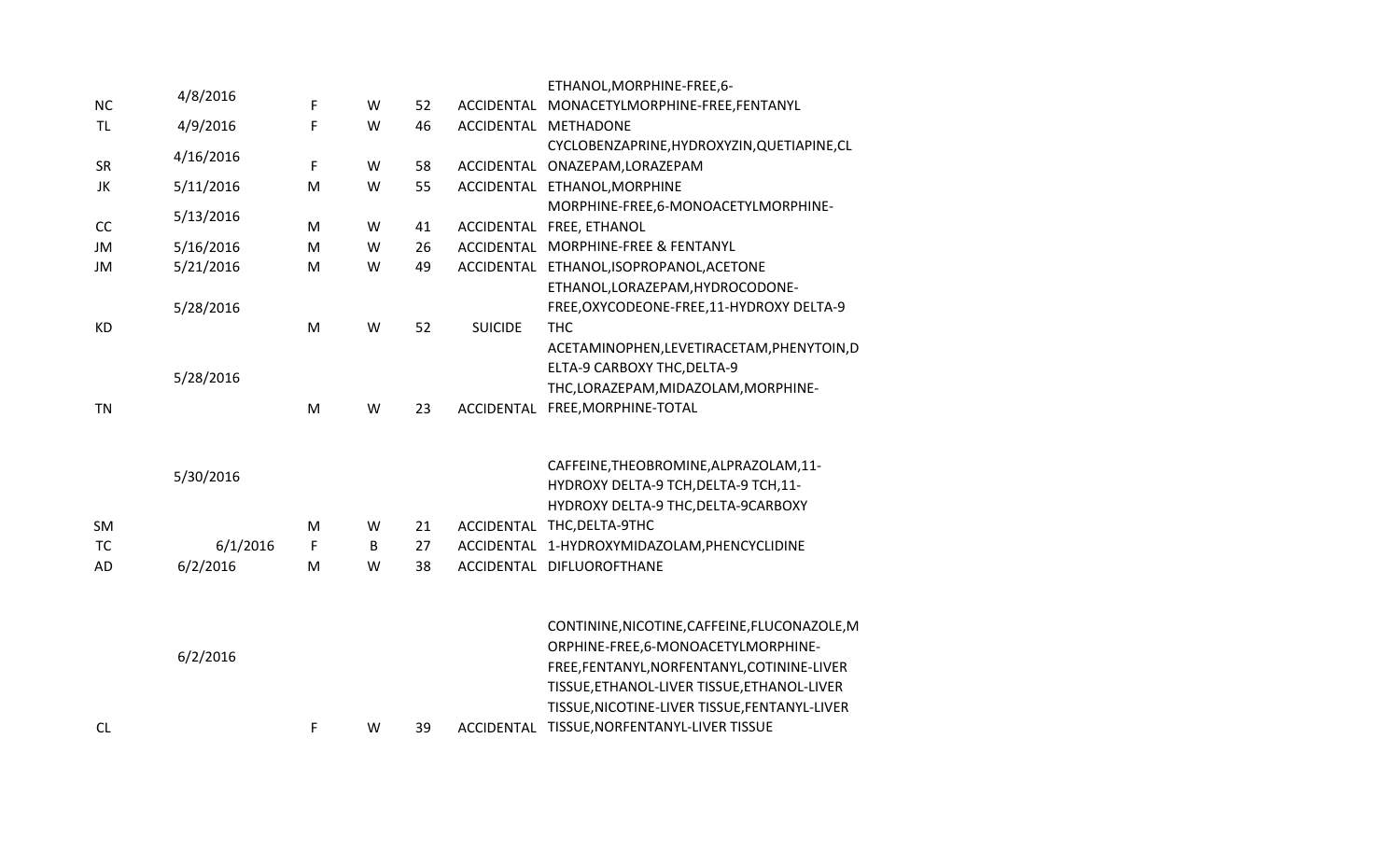| <b>RM</b> | 6/3/2016  | M | W | 56 | ACCIDENTAL ,ETHANOL | OXYCODONE,<br>DICLOFENAC, HYDROCHLOROTHIAZID, CHOLECALCI<br>FEROL, VERAPAMIL, COTININE, NICOTINE, CAFFEINE,<br>MORPHINE, 6-<br>MONOACETYLMORPHINE, TRAMADOL, VERAPAMIL                                                                             |
|-----------|-----------|---|---|----|---------------------|----------------------------------------------------------------------------------------------------------------------------------------------------------------------------------------------------------------------------------------------------|
|           | 6/22/2016 |   |   |    |                     | COTINENE, NICOTINE, THEOBROMINE, CODENT-<br>FREE, BUPROPION, HYDROXYBUPROPION, CAFFEIN<br>E,TRAMADOL,O-<br>DESMETHYLTRAMODOLE, FENTANYL, NORFENTAN<br>YL, ETHANOL, COTININE, NICOTINE, CAFFEINE, HYDR<br>OXYBUPROPION, TRAMADOL, FENTANYL, NORFENT |
| <b>RP</b> |           | M | W | 48 | ACCIDENTAL          | <b>HANYL</b>                                                                                                                                                                                                                                       |
| AP        | 6/29/2016 | M | W | 35 | ACCIDENTAL          | COTININE, NICOTINE, CAFFINE, CODEINE-<br>FREE, MORPHINE-FREE, 6-<br>MONOACETYLMORPHINE-<br>FREE, QUETIAPINE, FENTANYL, NORFENTANYL, COTI<br>NINE, NICOTINE, MORPHINE-<br>TOTAL, QUETIAPINE, FENTANYL, NORFENTANYL                                  |
|           | 6/30/2016 |   |   |    |                     | <b>ACETYL</b><br>FENTANYL, COTININE, NICOTINE, ALPRAZOLAM, FEN<br>TANYL, NORFENTANYL, SPECIAL REQUEST<br>FINDINGS, ETHANOL, NICOTINE, ALPRAZOLAM, FEN                                                                                              |
| MP        | 7/4/2016  | M | H | 46 |                     | ACCIDENTAL TANYL, NORFENTANYL<br>COCAINE, BENZOYLECGONINE, FENTANYL, NORFEN<br>TANYL, OPIATES, COCAINE<br>METABOLITES, CANNABINOIIDS, FENTANYL                                                                                                     |
| JP        |           | M | B | 36 | <b>ACCIDENTAL</b>   | <b>METABOLITES</b>                                                                                                                                                                                                                                 |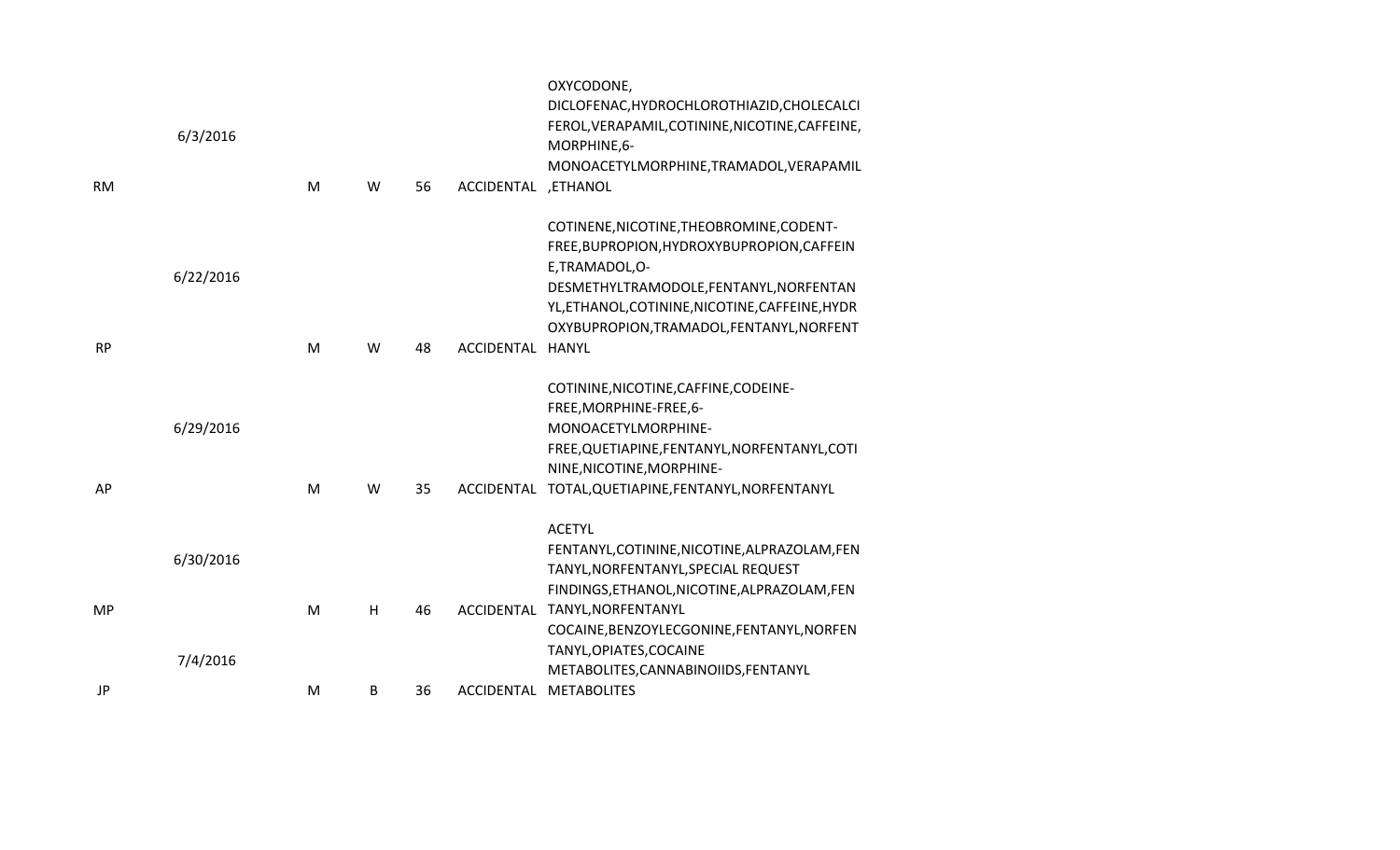|           |           |   |   |    |                       | ALPRAZALAM, BENZOYLECGONINE, FENTANYL, OPI     |
|-----------|-----------|---|---|----|-----------------------|------------------------------------------------|
|           | 7/4/2016  |   |   |    |                       | ATES, COCAINE                                  |
|           |           |   |   |    |                       | METABOLITES, BENZODIAZEPINE, FENTANYL          |
| MB        |           | M | W | 56 | ACCIDENTAL            | <b>METABOLITES</b>                             |
| <b>CS</b> | 7/5/2016  | F | W | 42 | <b>HOMICIDE</b>       | FENTANYL, COCAINE                              |
|           |           |   |   |    |                       | LEVAMISOLE, METHYLECGONINE, CAFFEINE,          |
|           | 7/6/2016  |   |   |    |                       | THEOBRAMINE, BENZOYLECGONINE, MORPHINE-        |
|           |           |   |   |    |                       | FREE,FENTANYL,NORFENTANYL,BENZOYLECGOINE-      |
| <b>TH</b> |           | M | W | 56 | ACCIDENTAL            | LIVER, NORFENTANYL-LIVER                       |
|           | 7/9/2016  |   |   |    |                       | MORPHINE-FREE,6-MONOACETYLMORPHINE-            |
|           |           |   |   |    |                       | FREE, DELTA-9 CARBOXY THC, DELTA-9             |
| SM        |           | F | W | 41 |                       | ACCIDENTAL THC, MORPHINE-FREE, 6-MAM-FREE      |
|           |           |   |   |    |                       | CAFFINE, THEOBROMINE, FENTANYL, NORFENTANY     |
|           | 7/13/2016 |   |   |    |                       | L,BUPRENOPHINE-FREE,NORBUPRENORPHINE-          |
| <b>TV</b> |           | M | W | 54 | ACCIDENTAL FREE       |                                                |
| JE        | 7/18/2016 | M | W | 44 |                       | ACCIDENTAL FENTANYL, MORPHINE-FREE, ALPRAZOLAM |
|           | 7/22/2016 |   |   |    |                       | CLONAZEPAM, 7-AMINO                            |
|           |           |   |   |    |                       | CLONAZEPAM, ALPRAZOLAM, METHADONE, EDDP,       |
| TD        |           | F | B | 38 | ACCIDENTAL            | BENZODIZEPINES, METHADONE, METABOLITE          |
|           | 7/24/2016 |   |   |    |                       | ETHANOL, COTININE, NICOTINE, CAFFEINE, BAC,    |
| <b>SF</b> |           | M | W | 35 | ACCIDENTAL FENTANYL   |                                                |
|           |           |   |   |    |                       | EHTANOL, BLOOD ALCOHOL                         |
|           |           |   |   |    |                       | CONCENTRATION, BETA-                           |
|           | 7/31/2016 |   |   |    |                       | PHENETHYLAMINE, COTININE, METHYLECGONINE,      |
|           |           |   |   |    |                       | NICOTINE, CAFFEINE, THEOBROMINE, CODEINE-      |
|           |           |   |   |    |                       | FREE,FENTANYL,NORFENTANYL,FLUOXETINE,NOR       |
| <b>BM</b> |           | M | W | 35 | ACCIDENTAL FLUOXETINE |                                                |
|           |           |   |   |    |                       | LEVAMISOLE, COCAINE, BENZOYLECGONINE, FENTA    |
|           | 8/1/2016  |   |   |    |                       | NYL, NORFENTANYL, DOXEPIN, DESMETHYLDOXEPI     |
| <b>DM</b> |           | F | W | 46 | ACCIDENTAL            | N                                              |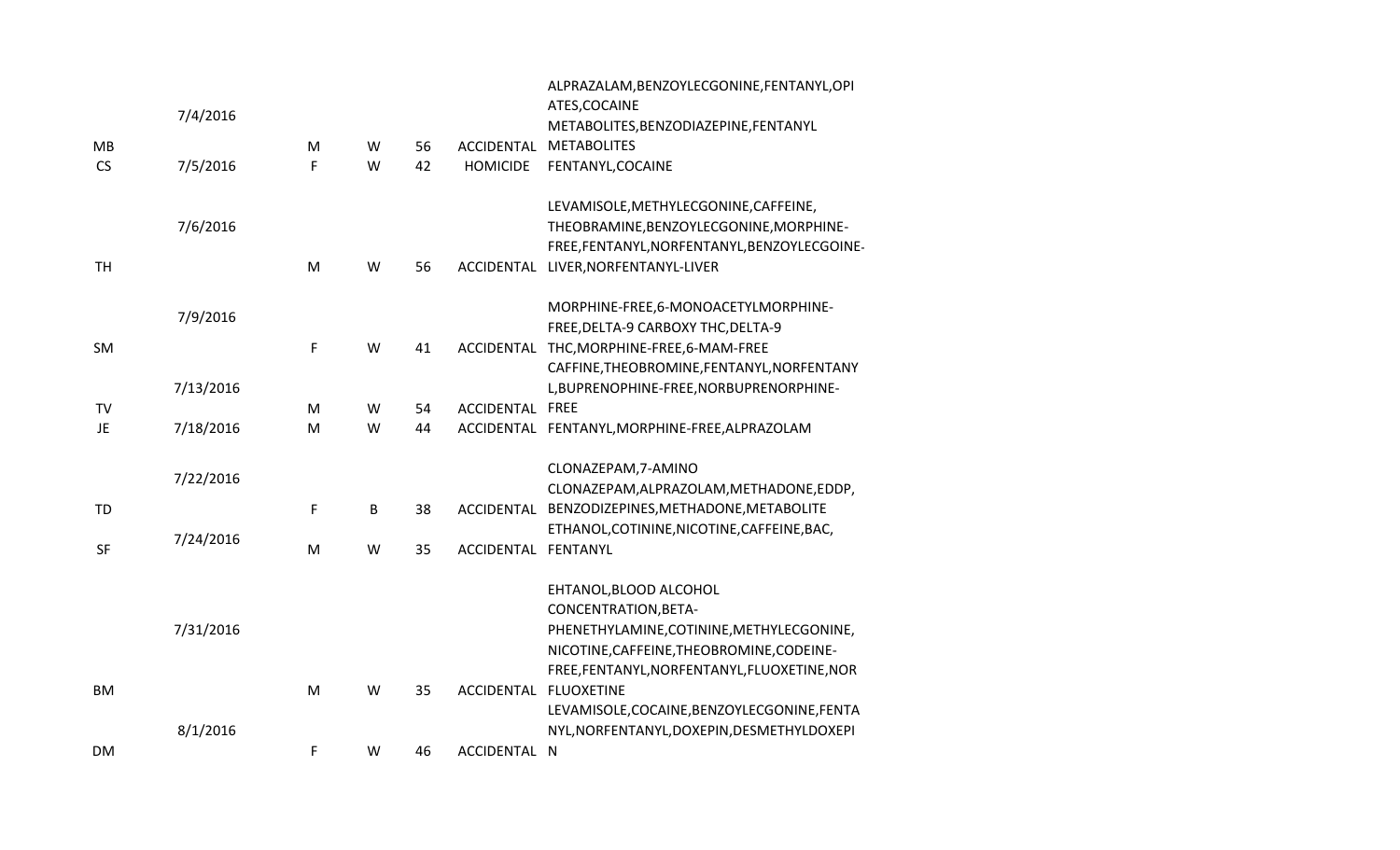|           | 8/7/2016  |   |   |    |                | CAFFEINE, THEOBROMINE, NORCYCLOBENZAPRINE<br>,AMPHETAMINE,METHADONE,EDDP,SERTALINE,D<br>ESMETHYLSERTRALINE, CYCLOBENZAPRINE, ALPRA<br>ZOLAM, NORCYCLOBENZAPRINE, CAFFEINE, AMPHE<br>TAMINE, ALPRAZOLAM, METHADONE, EDDP, LAMO |
|-----------|-----------|---|---|----|----------------|-------------------------------------------------------------------------------------------------------------------------------------------------------------------------------------------------------------------------------|
| <b>DP</b> |           | F | W | 31 |                | TRIGINE, SERTRALINE, DESMETHYLSERTRALINE, CYC<br>ACCIDENTAL LOBENZAPRINE                                                                                                                                                      |
|           |           |   |   |    |                | CAFFEINE, MORPHINE-                                                                                                                                                                                                           |
|           | 8/8/2016  |   |   |    |                | FREE, FENTANYL, NORFENTANYL, FENTANYL-                                                                                                                                                                                        |
| AW        |           | F | W | 21 |                | ACCIDENTAL LIVER, NORFENTANYL-LIVER                                                                                                                                                                                           |
|           |           |   |   |    |                | LEVAMISOLE, METHYLORGANINE, CAFFINE, COCAIN                                                                                                                                                                                   |
|           |           |   |   |    |                | E, BENZOYLECGONINE, MORPHINE-                                                                                                                                                                                                 |
|           | 8/8/2016  |   |   |    |                | FREE, FENTANYL, NORFENTANYL, DELTA-9                                                                                                                                                                                          |
|           |           |   |   |    |                | CARBOXY THC, DELTA-9 THC, ETHANOL, BETA-                                                                                                                                                                                      |
|           |           |   |   |    |                | PHENETHYLAMINE,LEVAMISOLE,METHYLERGONI                                                                                                                                                                                        |
|           |           |   |   |    |                | NE, NICOTINE, NORHYDROXYZINE, DELTA-9                                                                                                                                                                                         |
| OD        |           | M | B | 49 |                | ACCIDENTAL CARBOXY THC, BENZOYLECGONINE, FENTANYL                                                                                                                                                                             |
|           |           |   |   |    |                | DIAZEPAM, NORDIAZEPAM, ALPRAZOLAM, DIHYDR                                                                                                                                                                                     |
|           | 8/11/2016 |   |   |    |                | OCODEINE/HYDRCODOL-FREE, HYDROCODONE-                                                                                                                                                                                         |
|           |           |   |   |    |                | FREE, DELTA-9 CARBOXY THC, DELTA-9                                                                                                                                                                                            |
| <b>RP</b> |           | M | W | 47 |                | ACCIDENTAL THC, NICOTINE, CAFFENINE, THEOBROMINE                                                                                                                                                                              |
| KB        | 8/13/2016 | F | W | 17 | <b>SUICIDE</b> | ALCOHOL, DIPHENHYDRAMINE, IBUPROFEN                                                                                                                                                                                           |
|           |           |   |   |    |                | ETHANOL, BLOOD ALCOHOL                                                                                                                                                                                                        |
|           | 8/26/2016 |   |   |    |                | CONCENTRATION, MORPHINE-                                                                                                                                                                                                      |
|           |           |   |   |    |                | FREE, FENTAYL, NORFENTANYL, MORPHINE-                                                                                                                                                                                         |
| JG        |           | M | W | 24 |                | ACCIDENTAL FREE, FENTANYL, NORFENTANYL                                                                                                                                                                                        |
|           | 8/27/2016 |   |   |    |                | FENTANYL, NORFENTANYL, 11-HYDROXY DELTA-9                                                                                                                                                                                     |
| <b>BS</b> |           | M | W | 35 | ACCIDENTAL     | TCH, DELTA-9 CARBOXY TCH, DELTA-9 TCH                                                                                                                                                                                         |
| <b>WD</b> | 9/2/2016  | M | W | 45 |                | ACCIDENTAL HYDROMORPHONE                                                                                                                                                                                                      |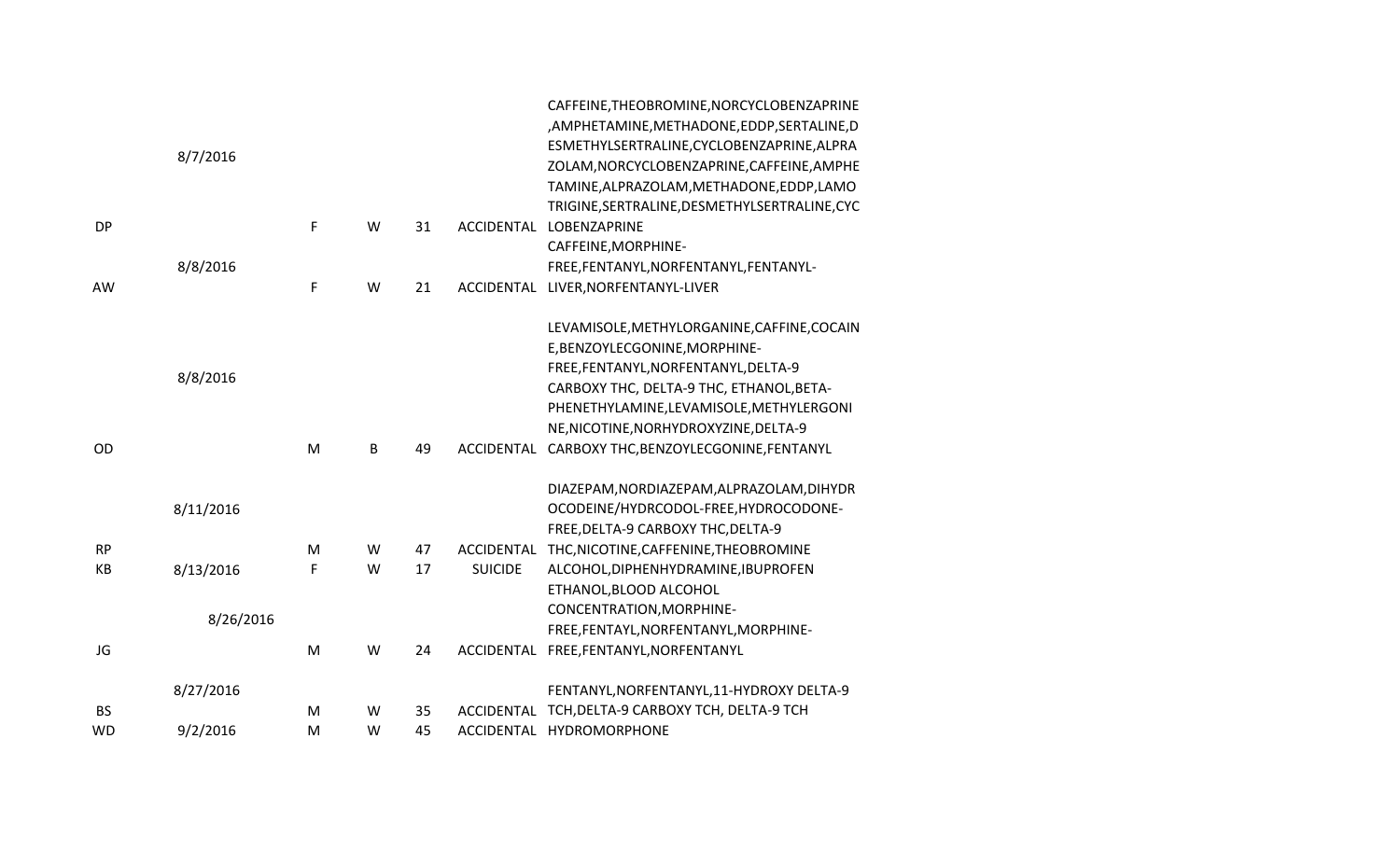|           |            |   |   |          |                     | CODEINE-FREE, MORPHINE-                          |
|-----------|------------|---|---|----------|---------------------|--------------------------------------------------|
|           | 9/4/2016   |   |   |          |                     | FREE, BUPROPION, HYDROXYBUPROPION, DULOXE        |
|           |            |   |   |          |                     | TINE, FENTANYL, NORFENTANYL, DEXTRO/LEVO         |
| SM        |            | F | W | 24<br>57 | ACCIDENTAL          | METHORPHAN, N-ETHYLPENTYLONE                     |
| <b>MM</b> | 9/6/2016   | F | B |          | ACCIDENTAL ETHANOL  |                                                  |
|           |            |   |   |          |                     |                                                  |
|           |            |   |   |          |                     | CONTINENE, LEVAMISOLE, METHYLECGONINE, NIC       |
|           | 9/10/2016  |   |   |          |                     | OTINE, CAFFEINE, BENZOYLECGONINE, CODEINE-       |
|           |            |   |   |          |                     | FREE, MORPHINE-FEE, 6-MONOACETYLMORPHINE-        |
|           |            |   |   |          |                     | FREE,FENTANYL,NORFENTANYL,ETHANOL,LEVAMI         |
|           |            |   |   |          |                     | SOLE, METHYLECGONINE, NICOTINE, BENZOYLECGO      |
| <b>RM</b> |            | M | B | 26       | ACCIDENTAL          | INE, MORPHINE-TOTAL, FENTANYL, NORFENTANYL       |
| <b>JS</b> | 9/17/2016  | M | B | 31       | ACCIDENTAL ALCOHOL  |                                                  |
| LH        | 9/23/2016  | F | W | 50       |                     | ACCIDENTAL ACETAMINOPHEN                         |
|           | 9/24/2016  |   |   |          |                     | MORPHINE-FREE, FENTANYL, NORFENTANYL, DELTA-     |
| <b>VK</b> |            | M | B | 56       |                     | ACCIDENTAL 9CARBOXY THC, DELTA-9 THC, 6-MAM-FREE |
|           |            |   |   |          |                     | CODEINE-FREE, MORPHINE-FREE, 6-                  |
|           | 9/30/2016  |   |   |          |                     | MONOACETYLMORPHINE-                              |
| TB        |            | M | W | 57       | ACCIDENTAL          | FREE, FENTANYL, NORFENTANYL                      |
| <b>JS</b> | 9/30/2016  | F | W | 31       |                     | ACCIDENTAL MORPHINE-FREE, FENTANYL               |
| AR        | 10/4/2016  | F | W | 20       |                     | ACCIDENTAL MORPHINE-FREE,6-MAM,FENTANYL          |
|           |            |   |   |          |                     | CHLOROETHANE, DELTA-9 CARBOXY THC, DELTA-9       |
| AT        | 10/10/2016 | M | B | 49       | ACCIDENTAL          | <b>THC</b>                                       |
|           |            |   |   |          |                     | ETHANOL, MORPHINE-FREE, 6-                       |
| EC        | 10/16/2016 | M | W | 46       | ACCIDENTAL          | MONOACETYLMORPHINE-FREE, FENTANYL                |
|           |            |   |   |          |                     | METHADONE, EDDP, OXYCODONE-FREE, 10-             |
| EG        | 10/17/2016 | M | W | 54       | <b>ACCIDENTAL</b>   | HYDROXYCARBAZEPINE                               |
| <b>KP</b> | 10/31/2016 | F | W | 31       | ACCIDENTAL FENTANYL |                                                  |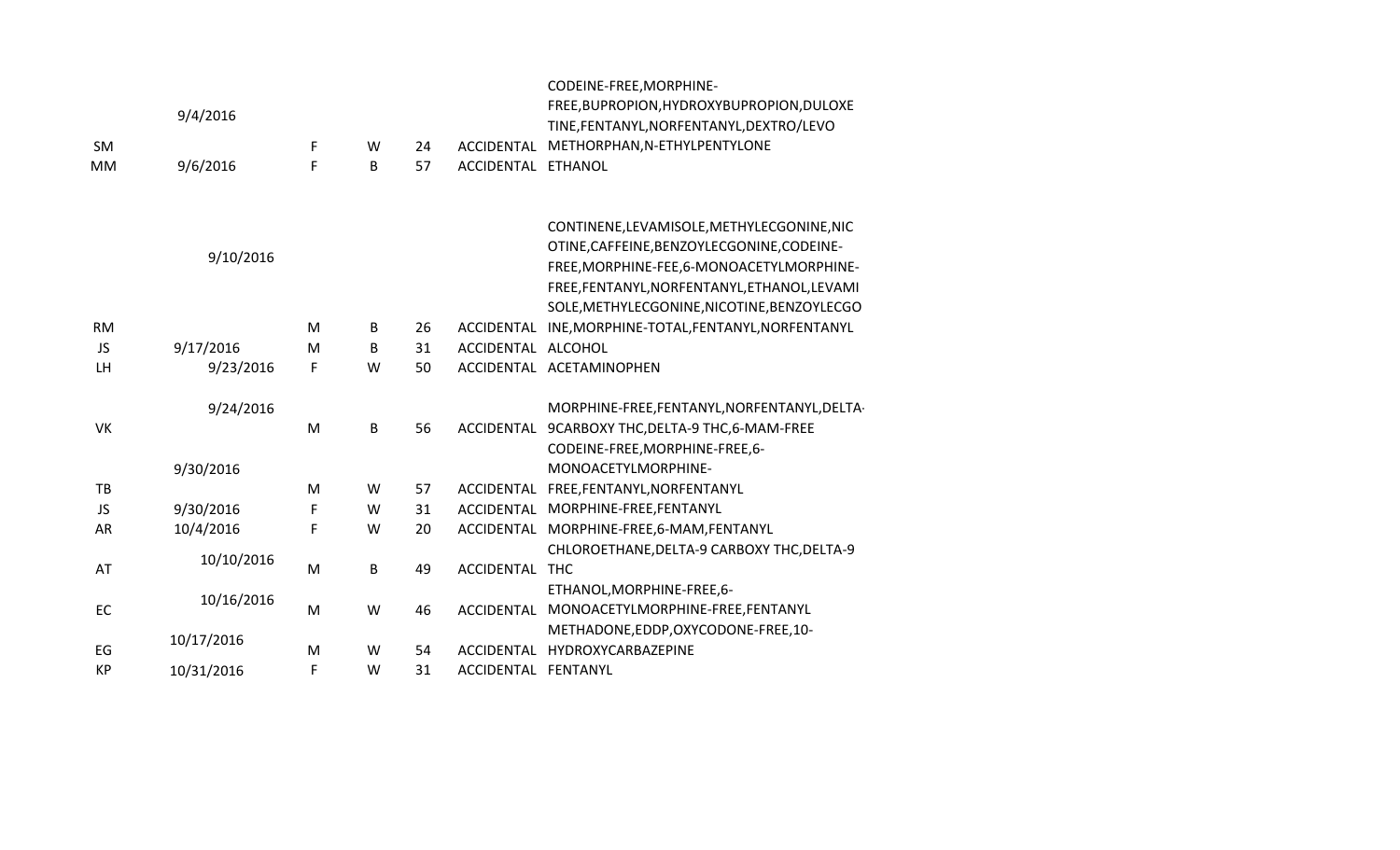|           |            |   |   |    |                     | DESMETHYLMIRTAZAPINE, CAFFEINE, THEOBROMI    |
|-----------|------------|---|---|----|---------------------|----------------------------------------------|
|           | 11/2/2016  |   |   |    |                     | NE, CITALOPRAM/ESCITALOPRAM, GUAIFENESIN, M  |
|           |            |   |   |    |                     | ITAZAPINE, MORPHINE-FREE, DEXTRO/LEVO        |
| JM        |            | M | B | 28 | <b>ACCIDENTAL</b>   | METHORPHAN, FENTANYL                         |
| <b>MD</b> | 11/3/2016  | M | B | 48 | ACCIDENTAL          | COCAINE, OPIATES                             |
| <b>BW</b> | 11/4/2016  | M | W | 32 | ACCIDENTAL FENTANYL |                                              |
|           |            |   |   |    |                     | ETHANOL, BLOOD ALCOHOL                       |
|           |            |   |   |    |                     | CONCENTRATION, DIAZEPAM, NORDIAZEPAM, TEM    |
|           | 11/5/2016  |   |   |    |                     | AZEPAM, MORPHINE-FREE, 6-                    |
|           |            |   |   |    |                     | MONOACETYLMORPHINE-                          |
|           |            |   |   |    |                     | FREE,FENTANYL,NORFENTANYL,OPIATES,BENZODI    |
| LD        |            | F | W | 35 |                     | ACCIDENTAL AZEPINES, FENTANYL/METABOLITE     |
|           |            |   |   |    |                     | AMPHETAMINE, COCAINE, BENZOYLECGONINE, FEN   |
|           | 11/6/2016  |   |   |    |                     | TANYL, NORFENTANYL, ACETYL                   |
|           |            |   |   |    |                     | FENTANYL, OPIAT, COCAINE/METABOLITES, AMPHE  |
| SS        |            | M | W | 43 |                     | ACCIDENTAL TAMINES, FENTANYL/METABOLITES     |
|           |            |   |   |    |                     | CAFFEINE, LEVAMISOLE, COCAINE, BENZOYLECGONI |
|           | 11/10/2016 |   |   |    |                     | NE, CODEINE-FREE, MORPHINE-                  |
|           |            |   |   |    |                     | FREE, TOPIRAMATE, FENTANYL/METABOLITES, OPI  |
| SM        |            | F | H | 46 | <b>SUICIDE</b>      | ATES, COCAINE/METABOLITES, 6-MAM-FREE        |
|           |            |   |   |    |                     | <b>MORPHINE</b>                              |
|           | 11/12/2016 |   |   |    |                     | FREE, OPIATES, FENTANYL/METABOLITE, BLOOD    |
| TG        |            | M | W | 34 | <b>ACCIDENTAL</b>   | ALCOHOLCONCENTRATION                         |
|           |            |   |   |    |                     | <b>BLOOD ALCOHOL</b>                         |
|           | 11/13/2016 |   |   |    |                     | CONCENTRATION, BENZOYLECGOINE, MORPHINE-     |
|           |            |   |   |    |                     | FREE, OPIATES, COCAINE/METABOLITES, FENTANYL |
| <b>BS</b> |            | M | W | 35 | <b>ACCIDENTAL</b>   | /METABOLITE                                  |
|           |            |   |   |    |                     | AMPHETAMINES, BENZODIAZEPINES, COCAINE, ME   |
| EG        | 11/27/2016 | F | W | 37 | <b>SUICIDE</b>      | THADONE, IPIATES, THC                        |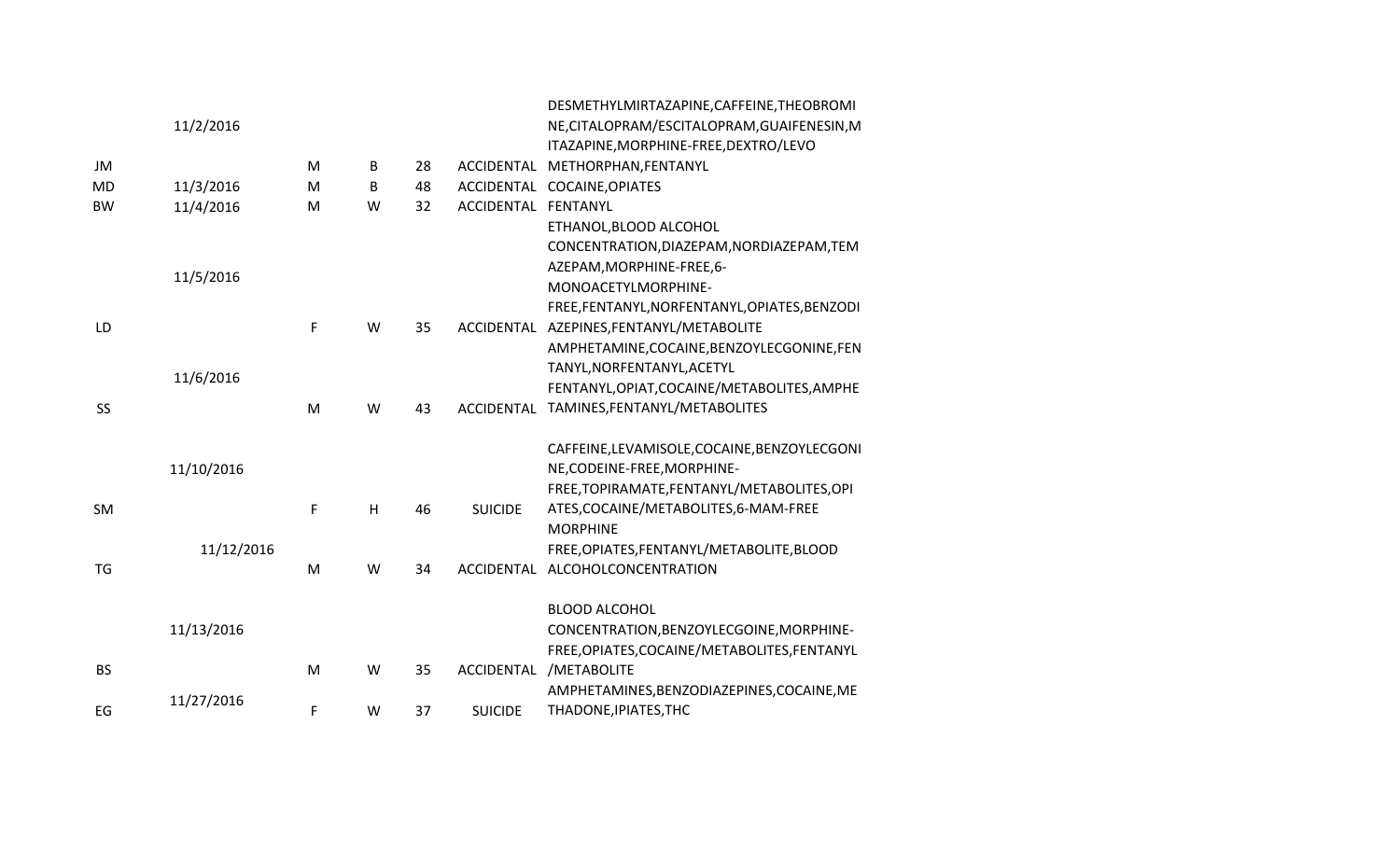|    | 12/1/2016  |   |   |    |            | FURANYL FENTANYL, LORAZEPAM, 7-AMINO<br>CLONAZEPAM, COCAINE, COCAETHYLENE, BENZOYL<br>ECGONINE, CODEINE FREE, MORPHINE-FREE, 6-<br>MONOACETYLMORPHINE, PAROXETINE, DELTA-9-<br>THC, ARIPIPRAZOLE, DIPHENHYDRAMINE, HYDROXY |
|----|------------|---|---|----|------------|----------------------------------------------------------------------------------------------------------------------------------------------------------------------------------------------------------------------------|
| BC |            | F | W | 35 | ACCIDENTAL | <b>ZINE</b>                                                                                                                                                                                                                |
| DF | 12/1/2016  | F | В | 46 |            | ACCIDENTAL ETHANOL, COCAIN, DELTA-9THC, FENTANYL                                                                                                                                                                           |
| ER | 12/3/2016  | F | W | 22 | ACCIDENTAL | <b>FURANYL</b><br>FENTANYL, NICOTINE, CAFFEINE, COTININE, THEOBR<br>OMINE, NICOTINE, CAFFEINE, COTININE                                                                                                                    |
|    | 12/5/2016  |   |   |    |            | CAFFEINE, CONTININE, NALOXONE, CODEINE-<br>FREE, MORPHINE-FREE, 6-<br>MONOACETYLMORPHINE-FREE,FENTANYL,ACETYL                                                                                                              |
| JH |            | M | W | 53 | ACCIDENTAL | FENTANYL, OPIATES, FENTANYL/METABOLITE<br>ETHANOL, MORPHINE-FREE, 6-                                                                                                                                                       |
| WL | 12/8/2016  | M | W | 46 | ACCIDENTAL | MONOACETTYLMORPHINE-<br>FREE, FENTANYL, NORFENTANYL<br>CAFFEINE, COTININE, NICOTINE, ALPRAZOLAM, MET<br>HADONE, EDDP, MORPHINE-FREE, OXYCODONE-                                                                            |
|    | 12/9/2016  |   |   |    |            | FREE, OXYMORPHONE-<br>FREE, SERTALINE, DESMETHYLSERTRALINE, AMPHET                                                                                                                                                         |
| AV |            | F | W | 29 | ACCIDENTAL | <b>AMINE</b>                                                                                                                                                                                                               |
|    | 12/9/2016  |   |   |    |            | CAFFEINE, MORPHINE-<br>FREE, LEVETIRACETAM, SERTRALINE, DESMETHYLSE                                                                                                                                                        |
| SW |            | M | W | 47 | ACCIDENTAL | RTRALINE, FENTANYL, FENTANYL, NORFENTANYL<br>FURANYL FENTANYL, MORPHINE-                                                                                                                                                   |
| GC | 12/10/2016 | M | W | 28 | ACCIDENTAL | FREE, AMPHETAMINES                                                                                                                                                                                                         |